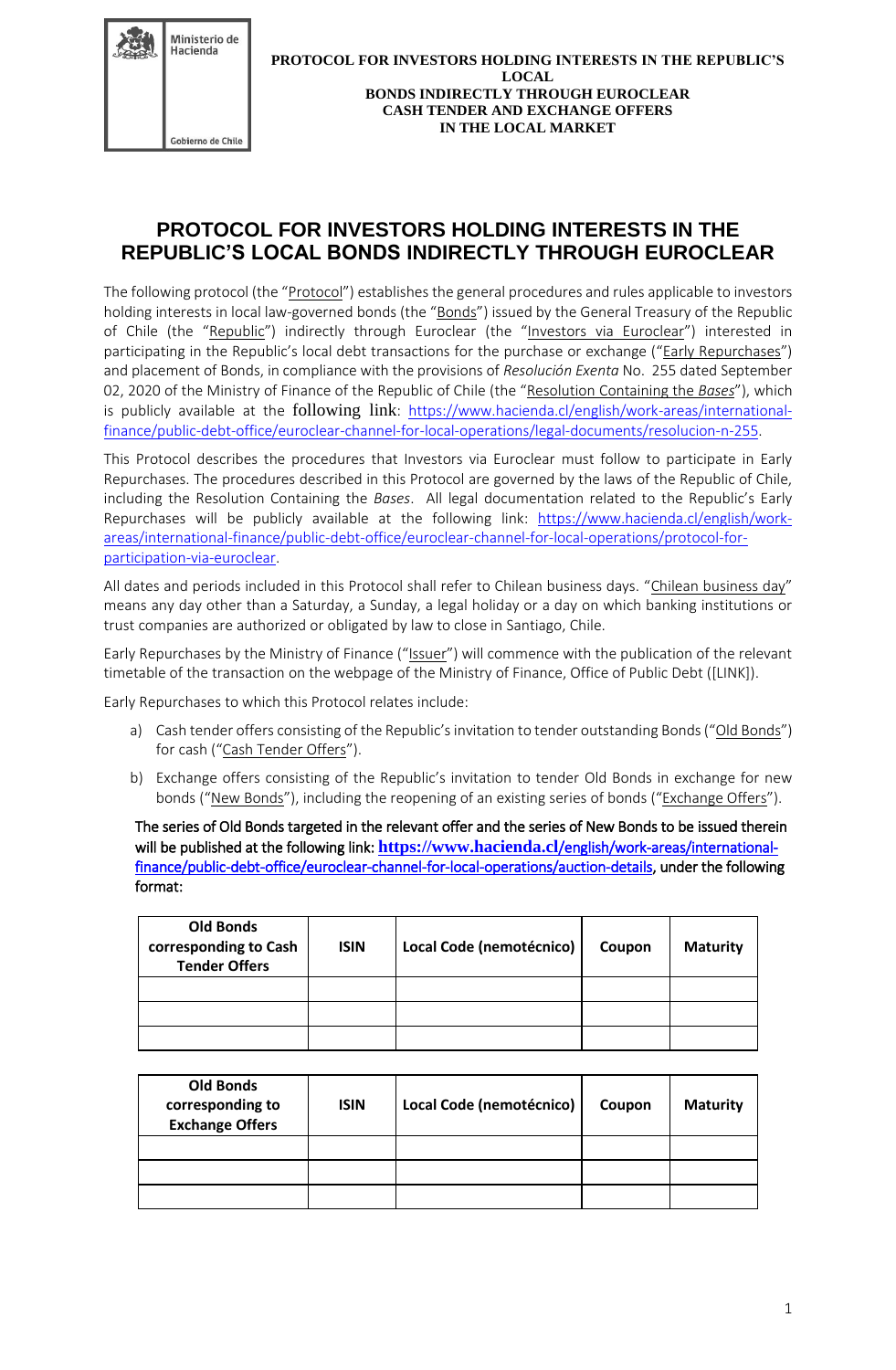| Ministerio de<br>Hacienda<br>Gobierno de Chile | <b>PROTOCOL FOR INVESTORS HOLDING INTERESTS IN THE REPUBLIC'S</b><br><b>LOCAL</b><br><b>BONDS INDIRECTLY THROUGH EUROCLEAR</b><br><b>CASH TENDER AND EXCHANGE OFFERS</b><br><b>IN THE LOCAL MARKET</b> |  |
|------------------------------------------------|--------------------------------------------------------------------------------------------------------------------------------------------------------------------------------------------------------|--|
| <b>New Bonds</b>                               |                                                                                                                                                                                                        |  |

| <b>New Bonds</b><br>corresponding to<br><b>Exchange Offers</b> | <b>ISIN</b> | Local Code (nemotécnico) | Coupon | <b>Maturity</b> |
|----------------------------------------------------------------|-------------|--------------------------|--------|-----------------|
|                                                                |             |                          |        |                 |
|                                                                |             |                          |        |                 |
|                                                                |             |                          |        |                 |

## I. Cash Tender Offers

<u>.</u>

The Ministry of Finance will announce its invitation to accept cash tenders orders ("Cash Tender Orders"), up to the maximum amount of Old Bonds determined by the Ministry of Finance, at 5:00 p.m. Chilean time on day [T-5], or as soon as practicable thereafter, at the following link [https://www.hacienda.cl/english/work-areas/international-finance/public-debt-office/euroclear-channel](https://www.hacienda.cl/english/work-areas/international-finance/public-debt-office/euroclear-channel-for-local-operations/auction-details)[for-local-operations/auction-details,](https://www.hacienda.cl/english/work-areas/international-finance/public-debt-office/euroclear-channel-for-local-operations/auction-details) providing the information included in Table 1 below.

- 1. All Cash Tender Orders will be channelled through Euroclear, who will receive such orders from its direct clients and release them to a coordination agent to be designated by the Republic (the "Coordination Agent") who will report them to the Issuer. To be considered valid, Cash Tender Orders must be submitted in multiples of Ch\$5,000,000 in the case of Peso-denominated Old Bonds (BTP) and UFs 500 in the case of UF-denominated Old Bonds  $(BTU)^1$ .
- 2. The period to deliver Cash Tender Orders will commence at 5:00 P.M Chilean time on day [T-2], or as soon as practicable thereafter, and will expire at 9:00 A.M. Chilean time on day [T] (the "Cash Tender Offer Expiration").
- 3. Cash Tender Orders must be delivered in accordance with the procedures and deadlines specified by Euroclear. Participating investors are responsible for informing themselves of these deadlines and for arranging the due and timely delivery of Cash Tender Orders to Euroclear. Participating investors acknowledge and agree that Cash Tender Orders include Blocking Instructions and that Cash Tender Orders may not be revoked. "Blocking Instructions" means: (i) instructions to block any attempt to transfer the corresponding Old Bonds; (ii) instructions to debit the participating investors' account on or about the Settlement Date (as defined below) in respect of all of such participants Old Bonds, or in respect to such lesser portion of a participant's Old Bonds as are accepted in the Cash Tender Offer by the Issuer, and (iii) an authorization to disclose the identity of the participant name and account information to the Coordination Agent and the Issuer.
- 4. The Republic will publish the Peso-denominated purchase price, expressed as a Yield to Maturity ("YTM") payable for Old Bonds tendered pursuant to valid Cash Tender Orders (the "Cash Tender YTM") at 5:00 P.M. Chilean Time on day [T-2], or as soon as practicable thereafter, at the following link: [LINK]. The final amount to be received by each investor will be calculated using the *Bolsa de Santiago* methodology (also available in Bloomberg with the YAS function), which includes interest accrued to but excluding the Settlement Date (as defined below). Although all calculations will be made in Pesos, all payments to be made by the Republic pursuant to the Cash Tender Offer to Investors via Euroclear will be made in U.S. dollars, as described below.
- 5. The Ministry of Finance will consolidate all Cash Tender Orders delivered by (i) Investors via Euroclear and (ii) investors that hold their interests in Old Bonds through accounts maintained with local broker dealers and will publish a proration ratio (the "Cash Tender Proration Ratio") at 10:00 A.M. Chilean Time on day [T], or as soon as practicable thereafter, at the following link: [LINK]. The Cash Tender Proration Ratio will apply to all valid Cash Tender Orders accepted by the Republic. Thus, the Republic will acquire in the Cash Tender from each investor only the notional amount of Old Bonds that will result from multiplying the aggregate notional amount of Old Bonds tendered by that Investor pursuant to valid Cash Tender Orders by the Cash Tender Proration Ratio (never greater than 1.0), rounded down to the nearest multiple of Ch\$5,000,000 in the case of Peso-denominated Old Bonds

<sup>&</sup>lt;sup>1</sup> Inflation linked bonds are denominated in UF (*Unidad de Fomento*, by its Spanish acronym).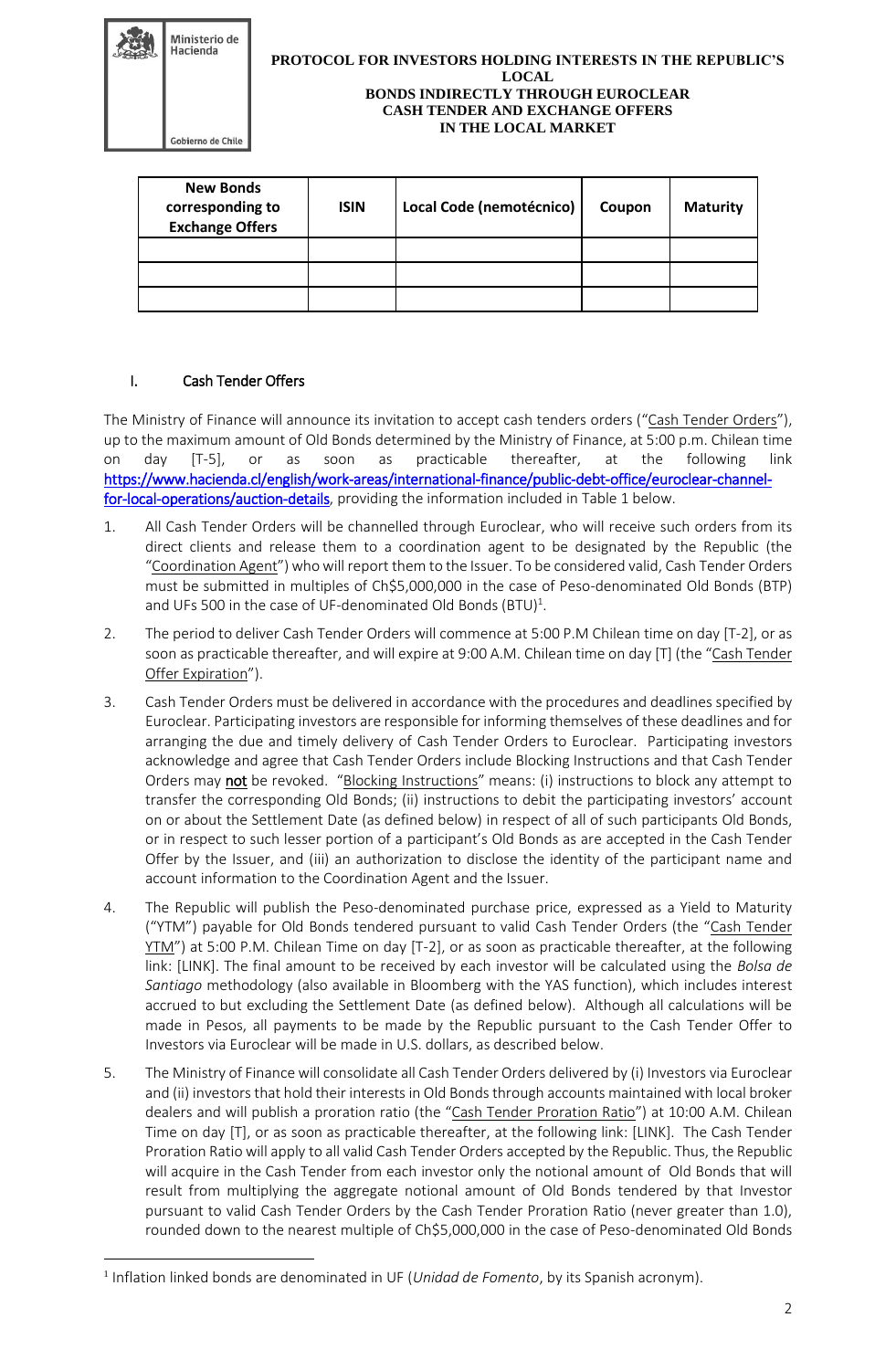

#### **PROTOCOL FOR INVESTORS HOLDING INTERESTS IN THE REPUBLIC'S LOCAL BONDS INDIRECTLY THROUGH EUROCLEAR CASH TENDER AND EXCHANGE OFFERS IN THE LOCAL MARKET**

(BTP) (the "Notional Amount of Old Bonds Accepted for Cash").and UFs 500 in the case of UFdenominated Old Bonds (BTU).

In the event of any such proration, the Republic will accept in full any Cash Tender Orders if the portion to be returned to investors, after applying the Cash Tender Proration Ratio, is lower than the minimum denomination of the Old Bonds. Any Old Bonds corresponding to Cash Tender Orders, or a portion thereof, not accepted by the Republic will be returned to investors. Given timing and operational constraints, investors will not be able to tender any Old Bonds so returned into the Exchange Offer (as defined below).

Direct participants in Euroclear submitting Cash Tender Orders on behalf of beneficial owners acknowledge that the Cash Tender Proration Ratio will apply to each Cash Tender Order delivered by them. Therefore, if such participants wish to have the Cash Tender Proration Ratio applied at the beneficial holder level, they should submit a separate Cash Tender Order on behalf of each beneficial owner.

- 6. The Republic will pay each investor participating in the Cash Tender Offer an amount in cash equal to such investor's Notional Amount of Old Bonds Accepted for Cash valued at the Cash Tender YTM.
- 7. Information corresponding to the Cash Tender Offer will be published at the following link: [https://www.hacienda.cl/english/work-areas/international-finance/public-debt-office/euroclear](https://www.hacienda.cl/english/work-areas/international-finance/public-debt-office/euroclear-channel-for-local-operations/auction-details)[channel-for-local-operations/auction-details,](https://www.hacienda.cl/english/work-areas/international-finance/public-debt-office/euroclear-channel-for-local-operations/auction-details) pursuant to the format provided for in Table 1 below:

Table 1.

| <b>Old Bonds</b><br>corresponding to Cash<br>Tender Offers (ISIN) <sup>(1)</sup> | <b>Maximum Amount to be</b><br><b>Accepted (notional of Old</b><br>Bonds) <sup>(1)</sup> | Cash<br><b>Tender</b><br>$YTM^{(2)}$ | Equivalent<br>Dirty Price <sup>(2)</sup> | Cash<br><b>Tender</b><br>Proration<br>Ratio <sup>(3)</sup> | Purchase<br>Price per<br><b>Multiple</b> |
|----------------------------------------------------------------------------------|------------------------------------------------------------------------------------------|--------------------------------------|------------------------------------------|------------------------------------------------------------|------------------------------------------|
|                                                                                  |                                                                                          |                                      |                                          |                                                            |                                          |
|                                                                                  |                                                                                          |                                      |                                          |                                                            |                                          |

- (1) To be published at or prior to 5:00 p.m. Chilean time on day [T-5], or as soon as practicable thereafter.
- (2) To be published at 5:00 P.M. Chilean Time on day [T-2], or as soon as practicable thereafter. Dirty Price will be calculated using Bolsa Santiago methodology, rounded at 9 decimals
- (3) To be published at 09:00 A.M. Chilean Time on day [T], or as soon as practicable thereafter.

## II. Exchange Offers

The Ministry of Finance will announce its invitation to accept exchange orders (the "Exchange Orders"), up to a certain maximum amount of Old Bonds determined by the Ministry of Finance, at 5:00 p.m. Chilean time on day [T-5], or as soon as practicable thereafter, at the following link [https://www.hacienda.cl/english/work-areas/international-finance/public-debt-office/euroclear-channel](https://www.hacienda.cl/english/work-areas/international-finance/public-debt-office/euroclear-channel-for-local-operations/auction-details)[for-local-operations/auction-details,](https://www.hacienda.cl/english/work-areas/international-finance/public-debt-office/euroclear-channel-for-local-operations/auction-details) providing the information included in Table 2 below.

- 1. All Exchange Orders will be channelled through Euroclear, who will receive such orders from its direct clients and release them to the Coordination Agent who will report them to the Issuer. To be considered valid, Exchange Orders must be submitted in multiples of Ch\$5,000,000 in the case of Peso-denominated Old Bonds, and multiples of UF 500 in the case of UF-denominated Old Bonds (BTU).
- 2. The period to deliver Exchange Orders will commence at 11:30 P.M Chilean time on day [T] and will expire at 9:00 A.M. Chilean time on [T+1] (the "Exchange Offer Expiration").
- 3. Exchange Orders must be delivered in accordance with the procedures specified by Euroclear. Participating investors are responsible for informing themselves of these deadlines and for arranging the due and timely delivery of Exchange Orders to Euroclear. By submitting Exchange Orders, Participating investors will acknowledge and agree that Exchange Orders include Blocking Instructions and that Exchange Orders may not be revoked.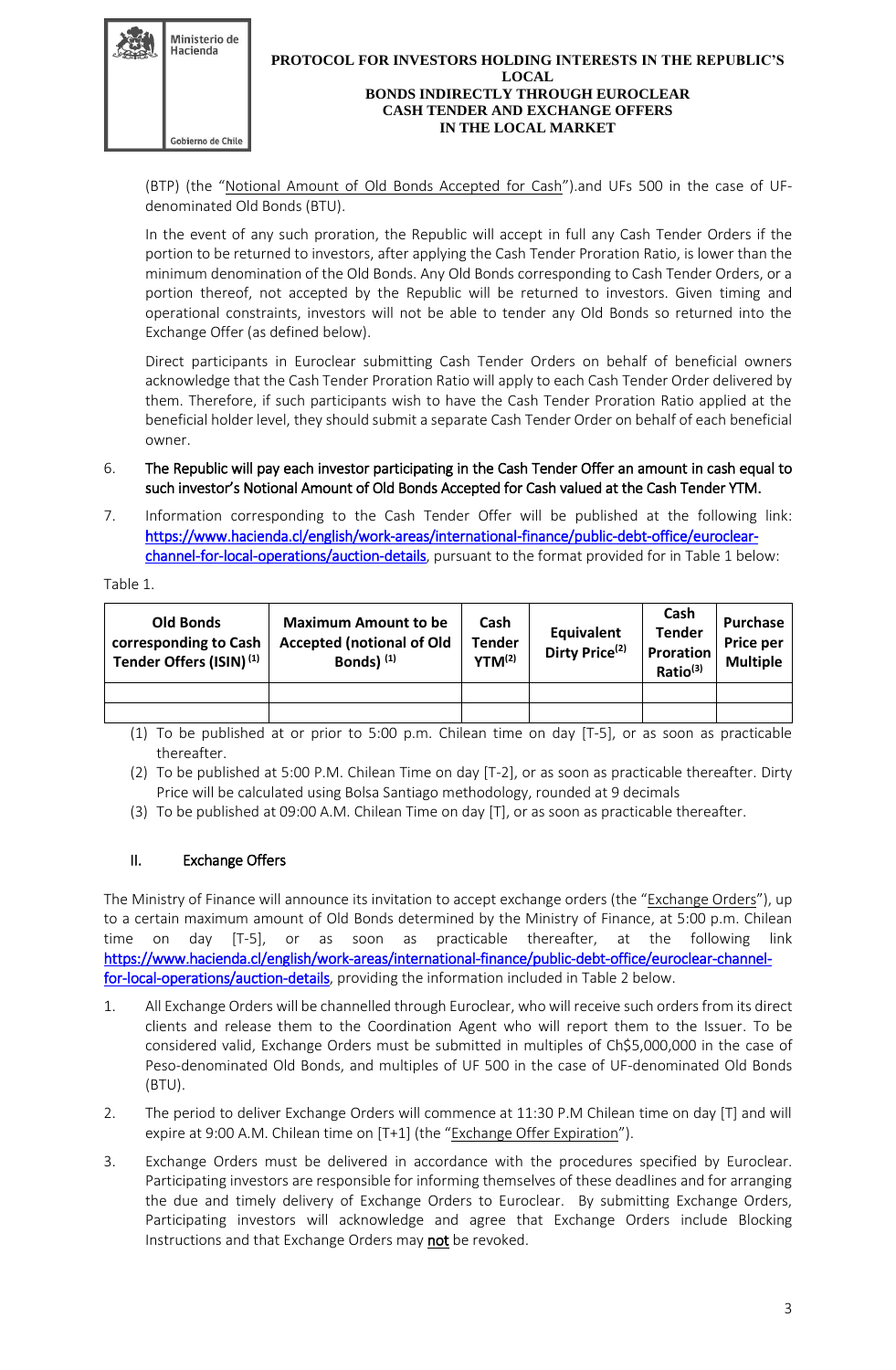

#### **PROTOCOL FOR INVESTORS HOLDING INTERESTS IN THE REPUBLIC'S LOCAL BONDS INDIRECTLY THROUGH EUROCLEAR CASH TENDER AND EXCHANGE OFFERS IN THE LOCAL MARKET**

- 4. The Republic will publish the Peso-denominated purchase price, expressed as a YTM, (i) payable for Old Bonds tendered pursuant to valid Exchange Orders (the "Exchange Offer YTM") and (ii) of New Bonds to be delivered to each investor participating in the Exchange Offer (the "New Bonds YTM") at 11:30 A.M. Chilean Time on day [T], or as soon as practicable thereafter, at the following link: [https://www.hacienda.cl/english/work-areas/international-finance/public-debt-office/euroclear](https://www.hacienda.cl/english/work-areas/international-finance/public-debt-office/euroclear-channel-for-local-operations/auction-details)[channel-for-local-operations/auction-details,](https://www.hacienda.cl/english/work-areas/international-finance/public-debt-office/euroclear-channel-for-local-operations/auction-details) in the format provided for in Table 2. Notwithstanding the foregoing, given that New Bonds will be issued in notional multiples of Ch\$5,000,000 in the case of Peso-denominated Bonds, and multiples of UF 500 in the case of UF denominated Bonds (BTU), each investor participating in the Exchange Offer will receive a difference in cash (the "Fractional Difference") corresponding to the portion of Old Bonds that is not exchanged for New Bonds due to rounding. The final notional amount of New Bonds and the Fractional Difference to be received by each investor will be calculated using the Bolsa de Santiago methodology (also available in Bloomberg with YAS function), which includes accrued interest up to but excluding the Settlement Date. Although all calculations will be made in Pesos, the Fractional Difference payable to Investors via Euroclear will be made in U.S. dollars, as described below.
- 5. The Ministry of Finance will consolidate all Exchange Orders delivered by (i) Investors via Euroclear and (ii) investors that hold their interests in Old Bonds through accounts maintained with local broker dealers and will publish a proration ratio (the "Exchange Offer Proration Ratio") at 10:00 A.M. Chilean Time on day [T+1], or as soon as practicable thereafter, at the following link: [https://www.hacienda.cl/english/work-areas/international-finance/public-debt-office/euroclear](https://www.hacienda.cl/english/work-areas/international-finance/public-debt-office/euroclear-channel-for-local-operations/auction-details)[channel-for-local-operations/auction-details.](https://www.hacienda.cl/english/work-areas/international-finance/public-debt-office/euroclear-channel-for-local-operations/auction-details) The Exchange Offer Proration Ratio will apply to all valid Exchange Orders accepted by the Republic. Thus, the Republic will acquire in the Exchange Offer from each investor only the notional amount of Old Bonds that will result from multiplying the aggregate notional amount of Old Bonds tendered by that Investor pursuant to valid Exchange Orders by the Exchange Offer Proration Ratio (never greater than 1.0) (the "Notional Amount of Old Bonds Accepted for Exchange"), rounded down to the nearest multiple of Ch\$5,000,000 in the case of Pesodenominated Old Bonds (BTP) and UFs 500 in the case of UF-denominated Old Bonds (BTU).

In the event of any such proration, the Republic will reject in full any Exchange Orders if (i) the portion to be returned to investors, after applying the Exchange Offer Proration Ratio, is less than the minimum denomination of the Old Bonds; and (ii) if the Exchange Orders, after applying the Exchange Offer Proration Ratio, are insufficient to receive at least a minimum denomination of the New Bonds. Any Old Bonds corresponding to Exchange Orders, or a portion thereof, not accepted by the Republic will be returned to investors.

Direct participants in Euroclear submitting Exchange Orders on behalf of beneficial owners acknowledge that the Exchange Offer Proration Ratio will apply to each Exchange Order delivered by them. Therefore, if such participants wish to have the Exchange Offer Proration Ratio applied at the beneficial holder level, they should submit a separate Exchange Order on behalf of each beneficial owner.

6. The Republic will deliver to each investor participating in the Exchange Offer a notional amount of New Bonds and pay a Fractional Difference, if applicable, to be determined as follows:

### Notional Amount of Old Bonds Accepted for Exchange valued at the Exchange Offer YTM = Notional Amount of New Bonds valued at the New Bonds YTM (rounded down to the nearest notional multiple) + Fractional Difference

All relevant information to perform the above calculations will be published at the following link: [https://www.hacienda.cl/english/work-areas/international-finance/public-debt-office/euroclear](https://www.hacienda.cl/english/work-areas/international-finance/public-debt-office/euroclear-channel-for-local-operations/auction-details)[channel-for-local-operations/auction-details,](https://www.hacienda.cl/english/work-areas/international-finance/public-debt-office/euroclear-channel-for-local-operations/auction-details) pursuant to the format provided for in Table 2.